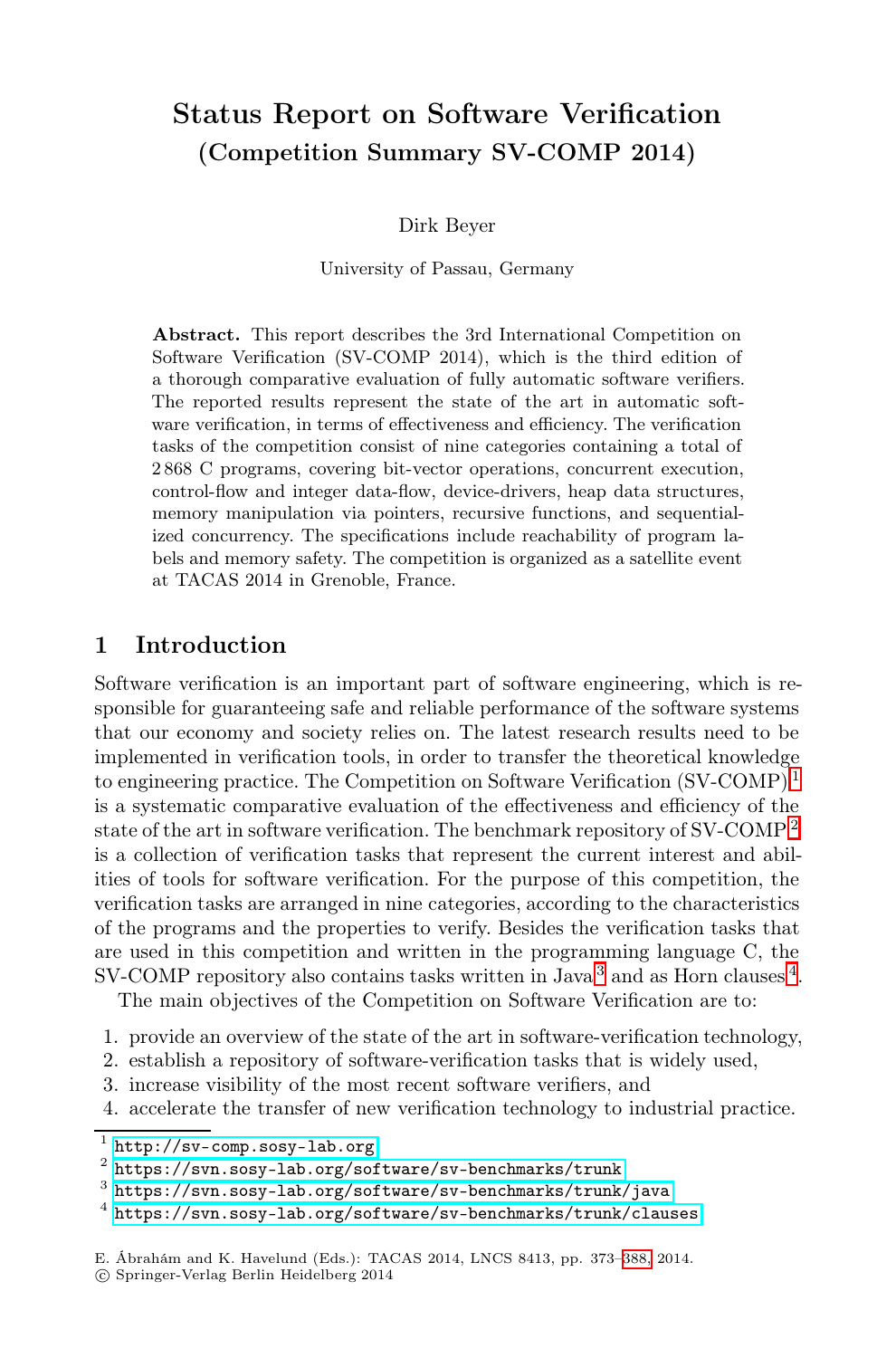The large attend[an](#page-13-0)[ce](#page-13-1) at the past competition sessions at TACAS witnesses that the community is interested in the topic and that the competition really helps achieving the above-mentioned objectives (1) and (3). Also, objective (2) is achieved: an inspection of recent publications on algorithms for software verification reveals that it becomes a standard for evaluating new algorithms to use the established verification benchmarks from the SV-COMP repository.

The difference of SV-COMP to other competitions  $5678910111213$  is that we focus on evaluating tools for *fully automatic* verification of program *source code* in a standard programming language [1,2]. The experimental evaluation is performed on dedicated machines that provide the same *limited* amount of resources to each verification tool.

# 2 Procedure

The procedure for the competition was not changed in comparison to the previous editions [1,2], and consisted of the phases (1) *benchmark submission* (collect and classify new verification tasks), (2) *training* (teams inspect verification tasks and train their verifiers), and (3) *evaluation* (verification runs with all competition candidates and review of the system descriptions by the competition jury). All systems and their descriptions were again archived and stamped for identification with SHA hash values. Also, before public announcement of the results, all teams received the preliminary results of their verifier for approval. After the competition experiments for the 'official' [ca](#page-13-1)tegories were finished, some teams participated in demonstration categories, in order to experiment with new categories and new rules for future editions of the competition.

# 3 Definitions and Rules

As a new feature of the competition and to streamline the specification of the various properties, we introduced a syntax for properties (described below). The [definition of veri](http://www.satcompetition.org)fication tasks was not changed (taken from [2]).

[Verification Task](http://ipc.icaps-conference.org)s. A verification task consists of a C program and a property. [A verification run is a non](http://www.qbflib.org/competition.html)-interactive execution of a competition candidate on [a single veri](http://fmv.jku.at/hwmcc12)fication task, in order to check whether the following statement is [correct: "The program](http://www.cs.miami.edu/~tptp/CASC) satisfies the property." The result of a verification run is [a](http://termination-portal.org)[triple](http://termination-portal.org)[\(](http://termination-portal.org)answer, witness, time). answer is one of the following outcomes:

 $5$  [http://ww](http://rers-challenge.org)w.satcompetition.org

 $^{6}$  http://www.smtcomp.org

http://ipc.icaps-conference.org

<sup>8</sup> http://www.qbflib.org/competition.html

 $9$  http://fmv.jku.at/hwmcc12

<sup>10</sup> http://www.cs.miami.edu/~tptp/CASC

 $11 \text{ http://termination-portal.org}$ 

<sup>12</sup> http://fm2012.verifythis.org

<sup>13</sup> http://rers-challenge.org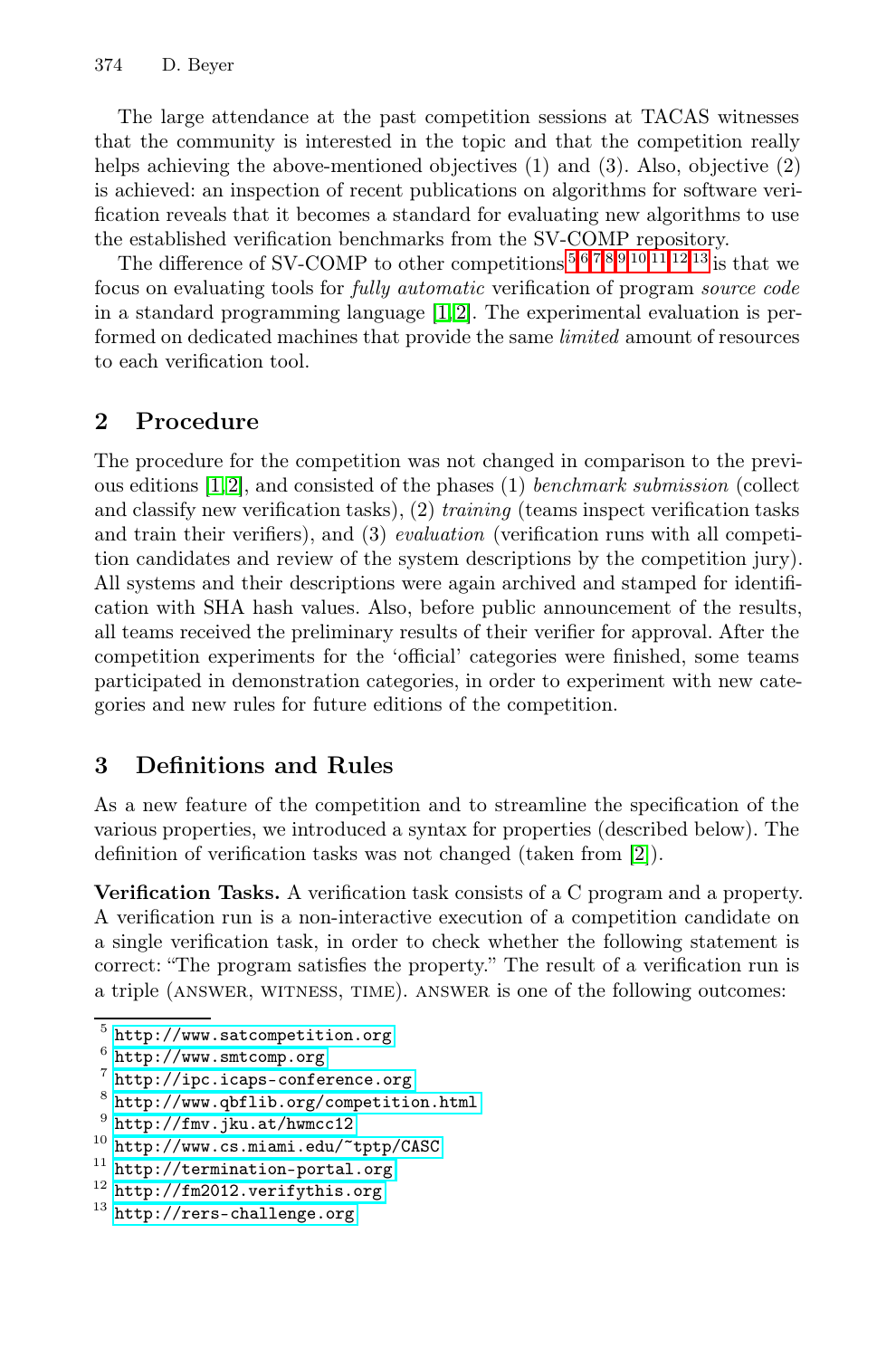TRUE: The property is satisfied (i.e., no path that violates the property exists). FALSE: The property is violated (i.e., there exists a path that violates the property) and a counterexample path is produced and reported as witness.

UNKNOWN: The tool cannot decide the problem, or terminates by a tool crash, or exhausts the computing resources time or memory (i.e., the competition candidate does not succeed in computing an answer TRUE or FALSE).

For the counterexample path that must be produced as witness for the result FALSE, we did not require a particular fixed format. (Future editions of SV-[COMP will suppo](http://sv-comp.sosy-lab.org/2014/benchmarks.php)rt machine-readable error witnesses, such that error witnesses can be automatically validated by a verifier.) The TIME is measured as consumed CPU time until the verifier terminates, including the consumed CPU time of all processes that the verifier started. If time is equal to or larger than the time limit, then the verifier is terminated and the ANSWER is set to 'timeout' (and interpreted as UNKNOWN). The verification tasks are partitioned into nine separate categories and one category *Overall* that contains all verification tasks. The categories, their defining category-set files, and the contained programs are explained under Verification Tasks on the competition web site.

Properties. The specification to be verified is stored in a file that is given as parameter to the verifier. In the repository, the specifications are available in .prp files in the main directory.

The definition  $\text{init}(\text{main}())$  gives the initial states of the program by a call of function main (with no parameters). The definition  $LTL(f)$  specifies that formula f holds at every initial state of the program. The LTL (linear-time temporal logic) operator G f means that f globa[lly](#page-3-0) holds (i.e., everywhere during the program execution), and the operator F f means that f eventually holds (i.e., at some point during the program execution). The proposition label(ERROR) is true if the C label ERROR is reached, and the proposition end is true if the program execution terminates (e.g., return of function main, program exit, abort).

*Label Unreachability.* The reachability property  $p_{\text{error}}$  is encoded in the program source code using a C label and expressed using the following specification (the interpretation of the LTL formula is given in Table 1):

CHECK( init(main()), LTL(G ! l[abe](#page-3-0)l(ERROR)) )

The new syntax (in comparison to previous SV-COMP editions) allows a more general specification of the reachability property, by decoupling the specification from the program source code, and thus, not requiring the label to be named ERROR.

*Memory Safety.* The memory-safety property  $p_{\text{memsafety}}$  (only used in one category) consists of three partial properties and is expressed using the following specification (interpretation of formulas given in Table 1):

CHECK( init(main()), LTL(G valid-free) ) CHECK( init(main()), LTL(G valid-deref) ) CHECK( init(main()), LTL(G valid-memtrack) )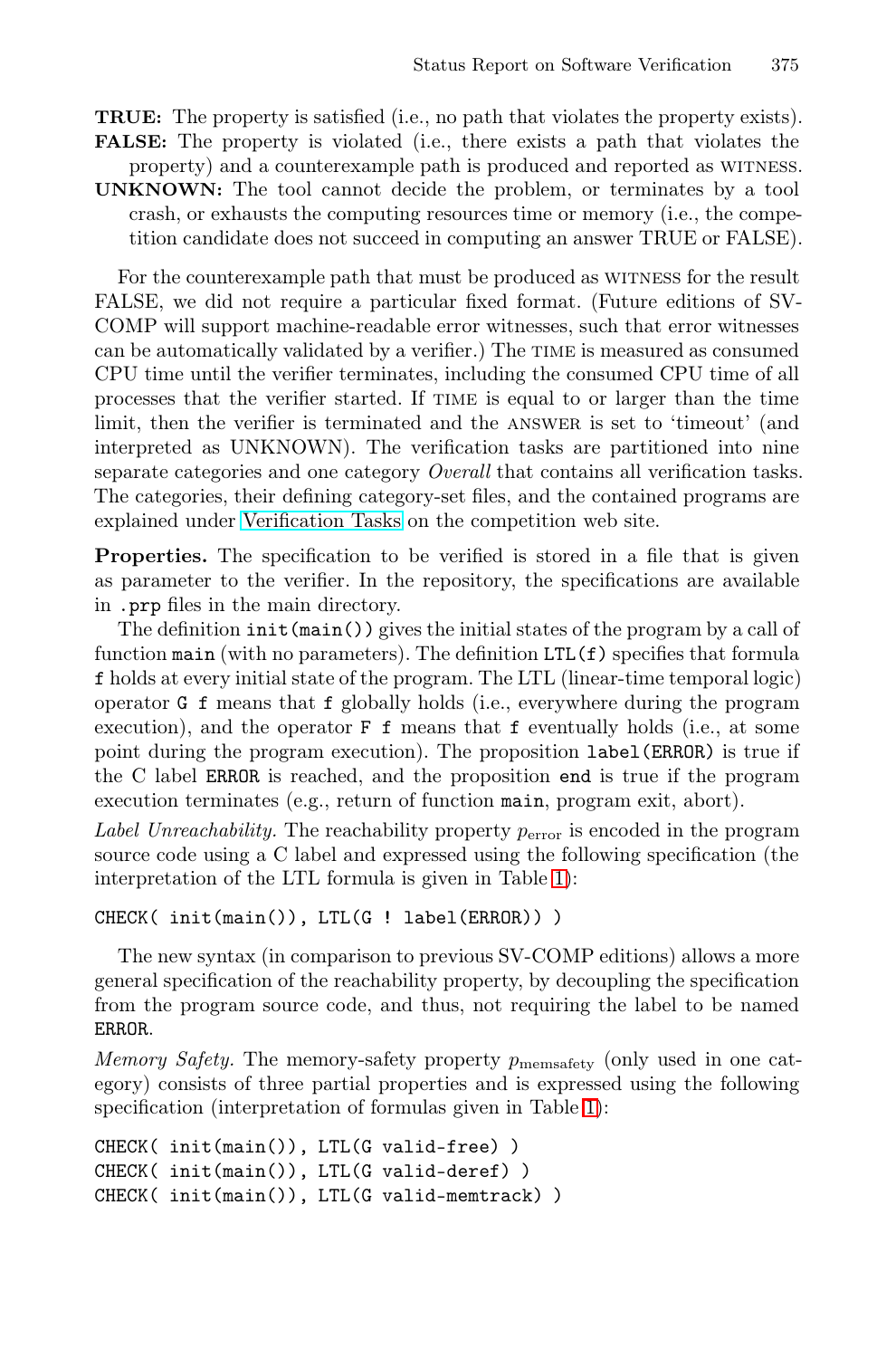<span id="page-3-1"></span><span id="page-3-0"></span>Table 1. Formulas used in the competition, together with their interpretation

| Formula       | Interpretation                                                                    |
|---------------|-----------------------------------------------------------------------------------|
|               | G ! label (ERROR) The C label ERROR is not reachable on any finite execution of   |
|               | the program.                                                                      |
| G valid-free  | All memory deallocations are valid (counterexample: invalid free).                |
|               | More precisely: There exists no finite execution of the program                   |
|               | on which an invalid memory deallocation occurs.                                   |
| G valid-deref | All pointer dereferences are valid (counterexample: invalid                       |
|               | dereference). More precisely: There exists no finite execution of                 |
|               | the program on which an invalid pointer dereference occurs.                       |
|               | G valid-memtrack All allocated memory is tracked, i.e., pointed to or deallocated |
|               | (counterexample: memory leak). More precisely: There exists                       |
|               | no finite execution of the program on which the program lost                      |
|               | track of some previously allocated memory.                                        |
| F end         | All program executions are finite and end on proposition end                      |
|               | (counterexample: infinite loop). More precisely: There exists                     |
|               | no execution of the program on which the program never                            |
|               | terminates.                                                                       |

Table 2. Scoring schema for SV-COMP 2013 and 2014 (taken from [2])

| Reported result Points Description |          |                                                          |
|------------------------------------|----------|----------------------------------------------------------|
| <b>UNKNOWN</b>                     | $\theta$ | Failure to compute verification result                   |
| FALSE correct                      | $+1$     | Violation of property in program was correctly found     |
| <b>FALSE</b> incorrect             |          | $-4$ Violation reported but property holds (false alarm) |
| TRUE correct                       | $+2$     | Correct program reported to satisfy property             |
| TRUE incorrect                     |          | $-8$ Incorrect program reported as correct (missed bug)  |

The verification result FALSE for the property  $p_{\text{memsafety}}$  is required to include the violated partial property: FALSE $(p)$ , with  $p \in \{p_{valid-free}, p_{valid-degree} \}$ *p*valid–memtrack}, means that the (partial) property *p* is violated. According to the requirements for verification [ta](#page-3-0)sks, all programs in category *MemorySafety* violate at most one (partial) property *p* ∈ {*p*valid−free*, p*valid−deref*, p*valid−memtrack}. Per convention, function malloc is assumed to always return a valid pointer, i.e., the memory allocation never fails, and [fun](#page-3-1)ction free always deallocates the memory and makes the pointer invalid for further dereferences.

*Program Termination*. The termination property  $p_{\text{termination}}$  (only used in a demonstration category) is based on the proposition end and expressed using the following specification (interpretation in Table 1):

#### CHECK( init(main()), LTL(F end) )

Evaluation by Scores and Run Time. The scoring schema was not changed from SV-COMP 2013 to 2014 and is given in Table 2. The ranking is decided based on the sum of points and for equal sum of points according to success run time, which is the total CPU time over all verification tasks for which the verifier reported a correct verification result. Sanity tests on obfuscated versions of verification tasks (renaming of variable and function names; renaming of file)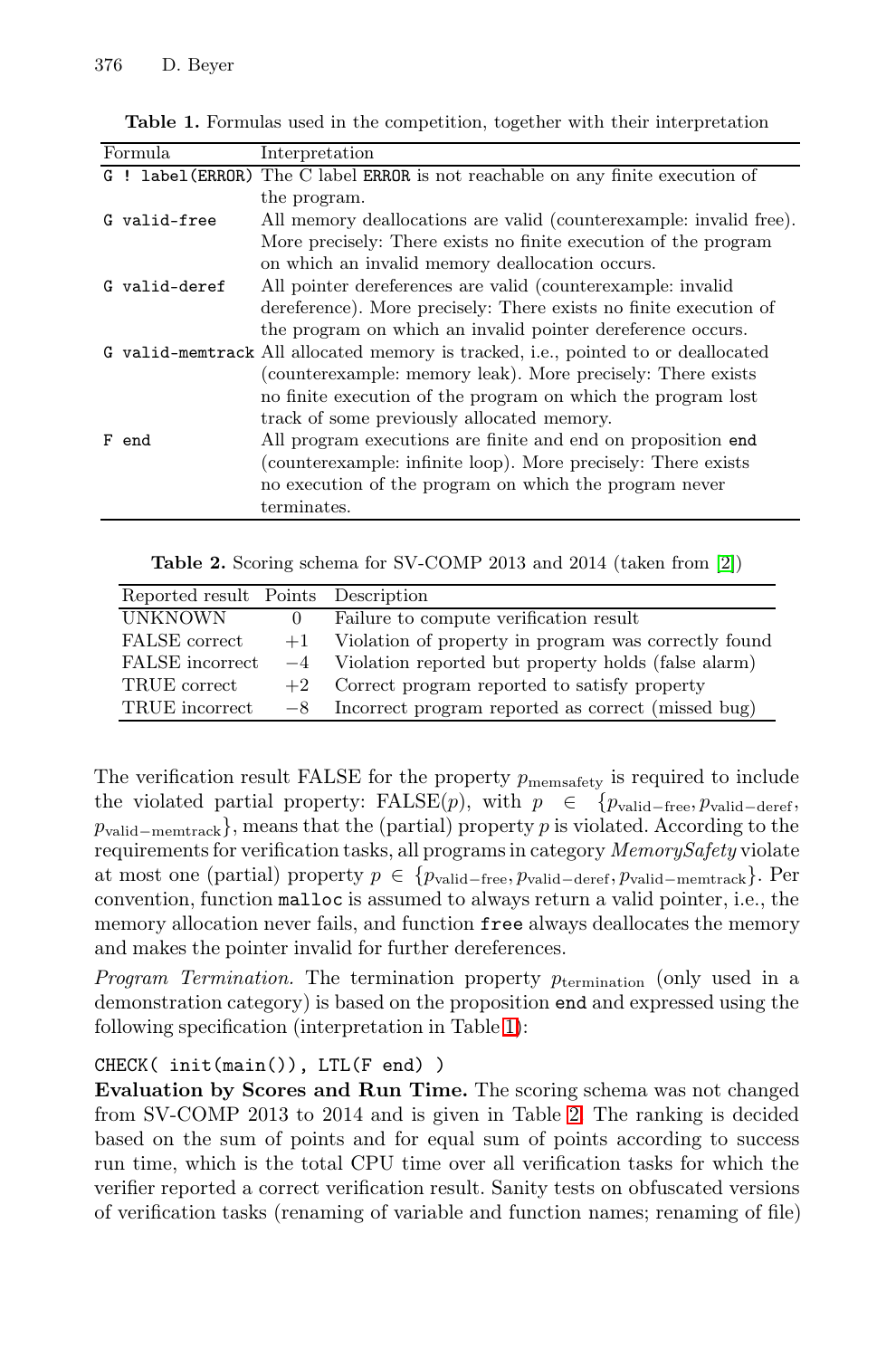<span id="page-4-0"></span>Table 3. [C](#page-14-0)ompetition candidates with their system-description references and representing [jury](#page-15-1) members

| Competition candidate Ref. Jury member |                    |                  | Affiliation                                 |
|----------------------------------------|--------------------|------------------|---------------------------------------------|
| <b>BLAST 2.7.2</b>                     | [31]               | Vadim Mutilin    | ISP RAS, Moscow, Russia                     |
| $C_{\rm BMC}$                          | [24]               |                  | Michael Tautschnig Queen Mary U, London, UK |
| <b>CPACHECKER</b>                      | [25]               | Stefan Löwe      | U Passau, Germany                           |
| <b>CPALIEN</b>                         | [27]               | Petr Muller      | TU Brno, Czech Republic                     |
| $CSeQ-Lazy$                            | [20]               | Bernd Fischer    | Stellenbosch U, South Africa                |
| $CSeQ-Mu$                              | [33]               | Gennaro Parlato  | U Southampton, UK                           |
| ESBMC 1.22                             | [26]               | Lucas Cordeiro   | FUA, Manaus, Brazil                         |
| FRANKENBIT                             | $\left[15\right]$  | Arie Gurfinkel   | SEI, Pittsburgh, USA                        |
| LLBMC                                  | $[11]$             | Stephan Falke    | KIT, Karlsruhe, Germany                     |
| PREDATOR                               | $[9]$              | Tomas Vojnar     | TU Brno, Czech Republic                     |
| SYMBIOTIC 2                            | $\left[ 32\right]$ | Jiri Slaby       | Masaryk U, Brno, Czech Rep.                 |
| THREADER                               | [29]               | Corneliu Popeea  | TU Munich, Germany                          |
| UFO                                    | $[14]$             | Aws Albarghouthi | U Toronto, Canada                           |
| <b>ULTIMATE AUTOMIZER</b>              | $[16]$             |                  | Matthias Heizmann U Freiburg, Germany       |
| <b>ULTIMATE KOJAK</b>                  | [10]               | Alexander Nutz   | U Freiburg, Germany                         |

<span id="page-4-2"></span><span id="page-4-1"></span>did not reveal any discrepancy of the results. *Opting-out f[rom](#page-9-0) Categories* and and *Computation of Score for Meta Categories* were defined as in SV-COMP [2](#page-4-1)013 [2]. The *Co[mp](#page-4-2)etition Jur[y](#page-4-3)* consists again [of](#page-4-4) the chair and one member of each partici[pat](#page-4-5)ing team. [Te](#page-4-6)am represen[tat](#page-4-7)ives are indicat[ed](#page-4-8) in Table 3.

# <span id="page-4-5"></span><span id="page-4-4"></span><span id="page-4-3"></span>4 Participating Teams

<span id="page-4-8"></span><span id="page-4-7"></span><span id="page-4-6"></span>[Table 3 provi](http://www.cprover.org/cbmc)[des](http://forge.ispras.ru/projects/blast) [an](http://forge.ispras.ru/projects/blast) [over](http://forge.ispras.ru/projects/blast)view of the participating competition candidates. The [detailed summary](http://cpachecker.sosy-lab.org) of the achievements for each verifier is presented in Sect. 5. [A total of 15 competition c](http://www.fit.vutbr.cz/~imuller/cpalien)andidates participated in SV-COMP 2014: Blast  $2.7.2$   $^{14}$ , CBMC  $^{15}$ , CPACHECKER  $^{16}$ , CPALIEN  $^{17}$ , CSEQ-LAZY  $^{18}$ , CSEQ-MU, ESBMC 1.22  $^{19}$ , FrankenBit  $^{20}$ , Llbmc  $^{21}$ , Predator  $^{22}$ , Symbiotic 2  $^{23}$ , THREADER  $^{24}$  , Ufo  $^{25}$  , Ultimate Automizer  $^{26}$  , and Ultimate Kojak  $^{27}$  .

 $\frac{14 \text{ http://forge.ispras.ru/projects/blast}}{14 \text{ http://forge.ispras.ru/projects/blast}}$  $\frac{14 \text{ http://forge.ispras.ru/projects/blast}}{14 \text{ http://forge.ispras.ru/projects/blast}}$  $\frac{14 \text{ http://forge.ispras.ru/projects/blast}}{14 \text{ http://forge.ispras.ru/projects/blast}}$ 

<sup>15</sup> [http://www.cprove](https://sf.net/projects/symbiotic)r.org/cbmc

<sup>16</sup> [http://cpachecker.so](http://www7.in.tum.de/tools/threader)sy-lab.org

<sup>17</sup> [http://www.fit](http://bitbucket.org/arieg/ufo).vutbr.cz/~imuller/cpalien

<sup>18</sup> [http://users.ecs.soton.ac.uk/gp4/cse](http://ultimate.informatik.uni-freiburg.de/automizer)q/cseq.html

<sup>19</sup> [http://www.esbmc.org](http://ultimate.informatik.uni-freiburg.de/kojak)

 $^{20}$ http://bitbucket.org/arieg/fbit

 $^{21}$  http://llbmc.org

<sup>22</sup> http://www.fit.vutbr.cz/research/groups/verifit/tools/predator

<sup>23</sup> https://sf.net/projects/symbiotic

<sup>24</sup> http://www7.in.tum.de/tools/threader

 $^{25}$ http://bitbucket.org/arieg/ufo

<sup>26</sup> http://ultimate.informatik.uni-freiburg.de/automizer

 $^{27}$ http://ultimate.informatik.uni-freiburg.de/kojak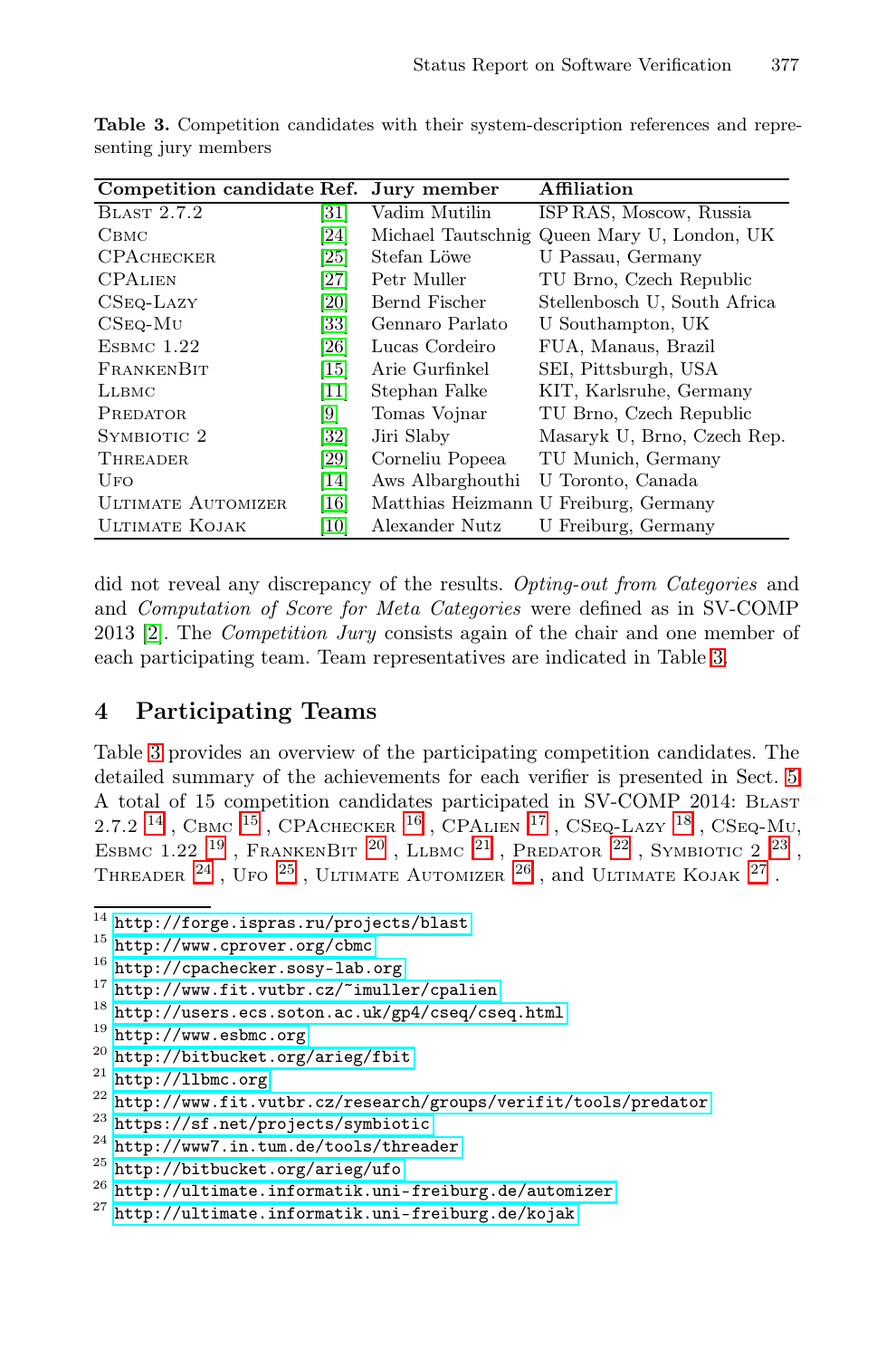| Verification tool<br>(incl.<br>demo<br>track) | CEGAR | Predicate Abstraction | Symbolic Execution | Bounded Model Check. | Explicit-Value Analysis | Interval Analysis | Shape Analysis | Bit-precise Analysis | ARG-based Analysis | Lazy Abstraction | Interpolation | Concurrency Support | Ranking Functions |
|-----------------------------------------------|-------|-----------------------|--------------------|----------------------|-------------------------|-------------------|----------------|----------------------|--------------------|------------------|---------------|---------------------|-------------------|
| <b>APROVE</b>                                 |       |                       | ✓                  |                      |                         |                   |                |                      |                    |                  |               |                     | ✓                 |
| <b>BLAST 2.7.2</b>                            |       |                       |                    |                      |                         |                   |                |                      |                    |                  |               |                     |                   |
| CBMC                                          |       |                       |                    |                      |                         |                   |                |                      |                    |                  |               |                     |                   |
| <b>CPALIEN</b>                                |       |                       |                    |                      |                         |                   |                |                      |                    |                  |               |                     |                   |
| CPACHECKER                                    |       |                       |                    |                      |                         |                   |                |                      |                    |                  |               |                     |                   |
| $CSeQ-LAZY$                                   |       |                       |                    |                      |                         |                   |                |                      |                    |                  |               |                     |                   |
| $CSeQ-MU$                                     |       |                       |                    |                      |                         |                   |                |                      |                    |                  |               |                     |                   |
| ESBMC 1.22                                    |       |                       |                    |                      |                         |                   |                |                      |                    |                  |               |                     |                   |
| FUNCTION                                      |       |                       |                    |                      |                         |                   |                |                      |                    |                  |               |                     |                   |
| FRANKENBIT                                    |       |                       |                    |                      |                         |                   |                |                      |                    |                  |               |                     |                   |
| LLBMC                                         |       |                       |                    |                      |                         |                   |                |                      |                    |                  |               |                     |                   |
| PREDATOR                                      |       |                       |                    |                      |                         |                   |                |                      |                    |                  |               |                     |                   |
| SYMBIOTIC 2                                   |       |                       |                    |                      |                         |                   |                |                      |                    |                  |               |                     |                   |
| T2                                            |       |                       |                    |                      |                         |                   |                |                      |                    |                  |               |                     |                   |
| TAN                                           |       |                       |                    |                      |                         |                   |                |                      |                    |                  |               |                     |                   |
| THREADER                                      |       |                       |                    |                      |                         |                   |                |                      |                    |                  |               |                     |                   |
| $U_{\rm FO}$                                  |       |                       |                    |                      |                         |                   |                |                      |                    |                  |               |                     |                   |
| <b>ULTIMATE AUTOMIZER</b>                     |       |                       |                    |                      |                         |                   |                |                      |                    |                  |               |                     |                   |
| ULTIMATE KOJAK                                |       |                       |                    |                      |                         |                   |                |                      |                    |                  |               |                     |                   |
| ULTIMATE BÜCHI                                |       |                       |                    |                      |                         |                   |                |                      |                    |                  |               |                     |                   |

Table 4. Technologies and features that the verification tools offer (*incl. demo track*)

Table 4 li[sts](#page-15-6) the features and technologies that are used in the verification tools. Counterexample-guided abstraction refinement (CEGAR) [8], predicate abstraction [13], bounded model checking [6], lazy abstraction [19], and interpolation for predicate refinement [18] are implemented in many verifiers. Other features that were implemented include symbolic execution [22], the construction of an abstract reachability graph (ARG) as proof of correctness [3], and shape analysis [21]. Only a few tools support the verification of concurrent programs. Computing ranking functions [28] for proving termination is a feature that is implemented in tools that participated in the demo category on termination.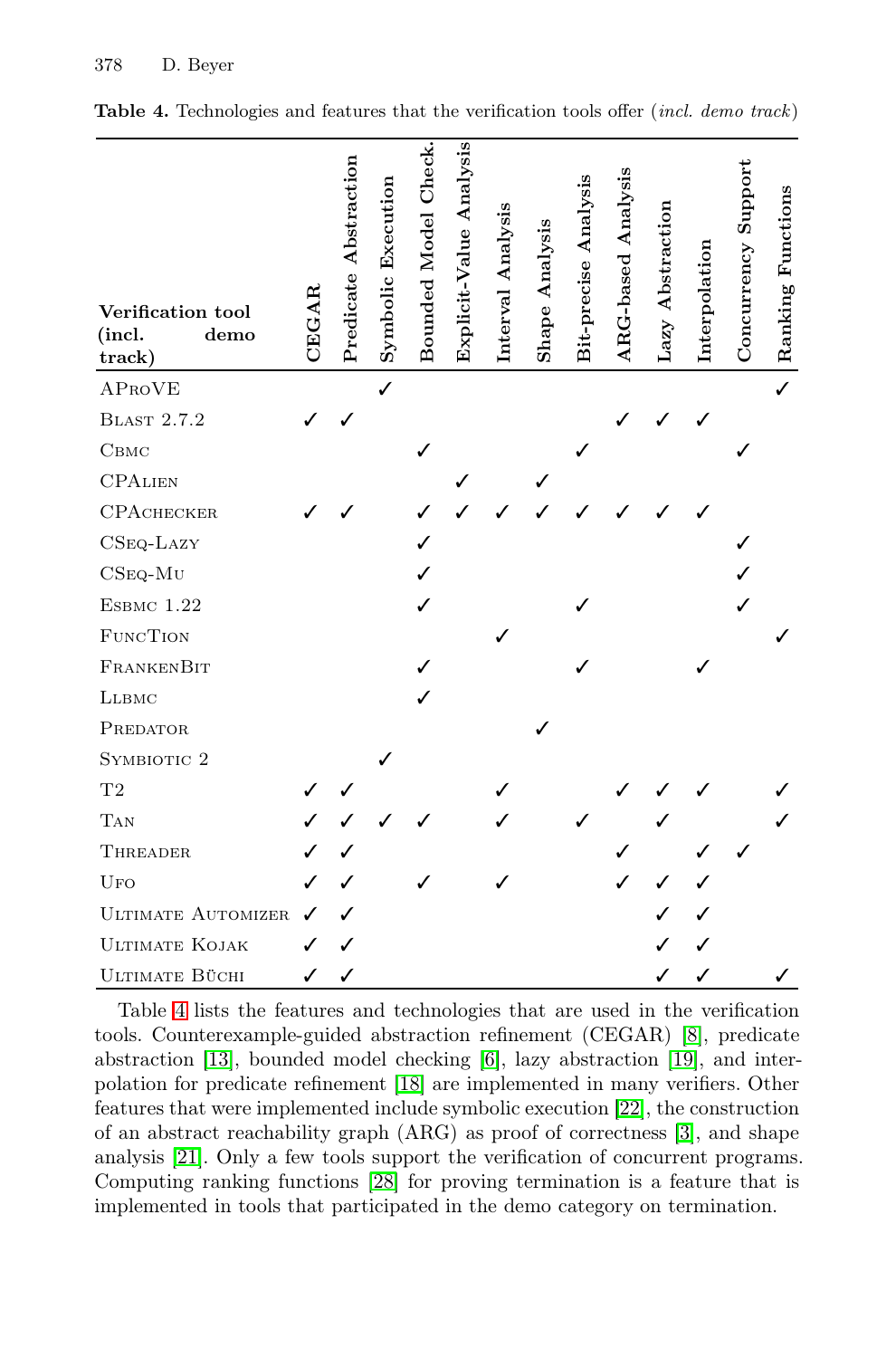| Competition candidate<br>Representing jury member           | 86 points max.<br>49 verif. tasks<br><b>BitVectors</b> | 136 points max<br>Concurrency<br>78 verif. tasks | 1261 points max.<br>843 verif. tasks<br>ControlFlow | 2766 points max.<br>DeviceDrivers<br>428 verif. tasks | 135 points max<br>HeapManip.<br>80 verif. tasks |
|-------------------------------------------------------------|--------------------------------------------------------|--------------------------------------------------|-----------------------------------------------------|-------------------------------------------------------|-------------------------------------------------|
| <b>BLAST 2.7.2</b><br>V. Mutilin, Moscow, Russia            |                                                        |                                                  | 508<br>32000 s                                      | 2682<br>13000 s                                       |                                                 |
| $_{\rm CBMC}$<br>M. Tautschnig, London, UK                  | 86<br>2300 s                                           | 128<br>29000 s                                   | 397<br>42000 s                                      | 2463<br>$390\,000\,\mathrm{s}$                        | $132\,$<br>12000s                               |
| <b>CPACHECKER</b><br>S. Löwe, Passau, Germany               | 78<br>690 s                                            | $\overline{0}$<br>0.0 s                          | 1009<br>9000 s                                      | 2613<br>28000 s                                       | 107<br>210 s                                    |
| <b>CPALIEN</b><br>P. Muller, Brno, Czech Republic           |                                                        |                                                  | 455<br>6500 s                                       |                                                       | 71<br>$70\,\mathrm{s}$                          |
| $CSeQ-LAZY$<br>B. Fischer, Stellenbosch, ZA                 |                                                        | 136<br>1000s                                     |                                                     |                                                       |                                                 |
| $CSeQ-MU$<br>G. Parlato, Southampton, UK                    |                                                        | 136<br>1200s                                     |                                                     |                                                       |                                                 |
| $E$ SBMC 1.22<br>L. Cordeiro, Manaus, Brazil                | 77<br>1500s                                            | 32<br>30000 s                                    | 949<br>35000 s                                      | 2358<br>140 000 s                                     | 97<br>970 s                                     |
| FRANKENBIT<br>A. Gurfinkel, Pittsburgh, USA                 |                                                        |                                                  | 986<br>6300 s                                       | 2639<br>3000 s                                        |                                                 |
| LLBMC<br>S. Falke, Karlsruhe, Germany                       | 86<br>39s                                              | $\overline{0}$<br>0.0 s                          | 961<br>13000s                                       | $\theta$<br>0.0 s                                     | 107<br>130 s                                    |
| PREDATOR<br>T. Vojnar, Brno, Czech Republic                 | $-92$<br>28 s                                          | $\theta$<br>0.0 s                                | 511<br>3400 s                                       | 50<br>9.9 s                                           | 111<br>9.5 s                                    |
| SYMBIOTIC 2<br>J. Slaby, Brno, Czech Republic               | 39<br>220 s                                            | $-82$<br>5.7 s                                   | 41<br>39000 s                                       | 980<br>$2\,200\,\mathrm{s}$                           | 105<br>$15\,\mathrm{s}$                         |
| THREADER<br>C. Popeea, Munich, Germany                      |                                                        | 100<br>3000 s                                    |                                                     |                                                       |                                                 |
| $U$ FO<br>A. Albarghouthi, Toronto, Canada                  |                                                        |                                                  | 912<br>14000s                                       | $2\,642$<br>5700 s                                    |                                                 |
| <b>ULTIMATE AUTOMIZER</b><br>M. Heizmann, Freiburg, Germany |                                                        |                                                  | 164<br>6000 s                                       |                                                       |                                                 |
| <b>ULTIMATE KOJAK</b><br>A. Nutz, Freiburg, Germany         | $-23$<br>1100s                                         | $\overline{0}$<br>0.0 s                          | 214<br>$5100\,\mathrm{s}$                           | $\overline{0}$<br>0.0 s                               | 18<br>$35\,\mathrm{s}$                          |

Table 5. Quantitative overview over all results — Part  $1$  (score / CPU time)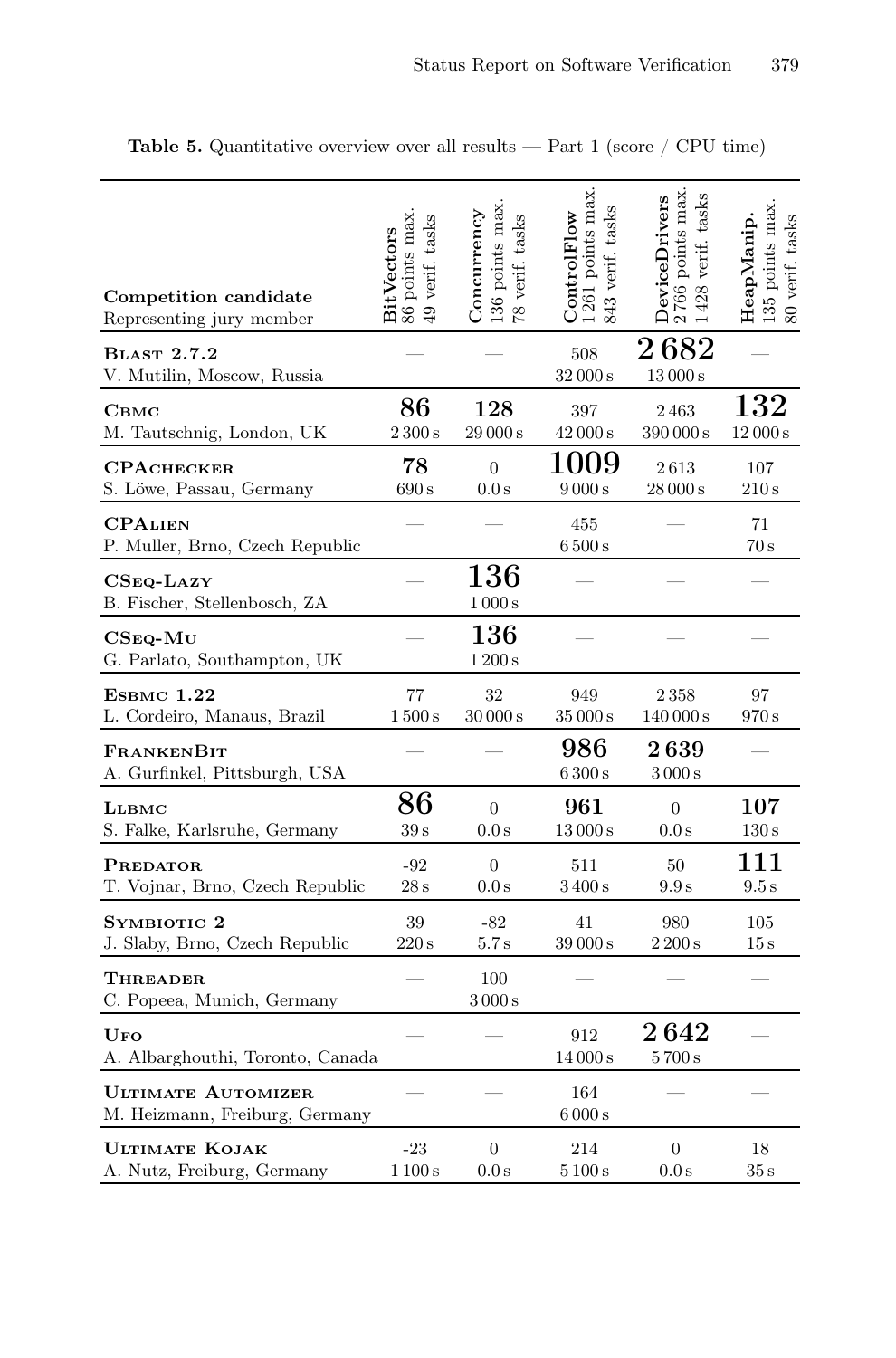|  | <b>Table 6.</b> Quantitative overview over all results $-$ Part 2 (score / CPU time) |  |  |  |  |  |  |  |  |  |  |
|--|--------------------------------------------------------------------------------------|--|--|--|--|--|--|--|--|--|--|
|--|--------------------------------------------------------------------------------------|--|--|--|--|--|--|--|--|--|--|

| Competition candidate<br>Representing jury member      | MemorySafety<br>98 points max<br>tasks<br>verif.<br>61 | 39 points max<br>verif. tasks<br>Recursive<br>$23 -$ | Sequentialized<br>364 points max.<br>tasks<br>verif.<br>261 | 67 points max.<br>tasks<br>verif.<br>Simple<br>$\ddot{4}$ | 4718 points max.<br>868 verif. tasks<br>Overall |
|--------------------------------------------------------|--------------------------------------------------------|------------------------------------------------------|-------------------------------------------------------------|-----------------------------------------------------------|-------------------------------------------------|
| <b>BLAST 2.7.2</b><br>V. Mutilin, Moscow, Russia       |                                                        |                                                      |                                                             | 30<br>5400 s                                              |                                                 |
| $_{\rm CBMC}$<br>M. Tautschnig, London, UK             | 4<br>11000 s                                           | 30<br>11000 s                                        | $\bf 237$<br>47 000 s                                       | 66<br>$15\,000\,\mathrm{s}$                               | $3\,501$<br>$560\,000\,\mathrm{s}$              |
| CPACHECKER<br>S. Löwe, Passau, Germany                 | 95<br>460 s                                            | $\overline{0}$<br>0.0 s                              | 97<br>9200 s                                                | 67<br>$430\,\mathrm{s}$                                   | $2\,987$<br>48000 s                             |
| <b>CPALIEN</b><br>P. Muller, Brno, Czech Republic      | 9<br>690 s                                             |                                                      |                                                             |                                                           |                                                 |
| $CSeQ-Lazy$<br>B. Fischer, Stellenbosch, ZA            |                                                        |                                                      |                                                             |                                                           |                                                 |
| $_{\rm CSeo\text{-}Mu}$<br>G. Parlato, Southampton, UK |                                                        |                                                      |                                                             |                                                           |                                                 |
| $E$ SBMC $1.22$<br>L. Cordeiro, Manaus, Brazil         | $-136$<br>1500 s                                       | $-53$<br>$4\,900\,\mathrm{s}$                        | 244<br>38000 s                                              | 31<br>$27\,000\,\mathrm{s}$                               | 975<br>$280000$ s                               |
| FRANKENBIT<br>A. Gurfinkel, Pittsburgh, USA            |                                                        |                                                      |                                                             | 37<br>830 s                                               |                                                 |
| LLBMC<br>S. Falke, Karlsruhe, Germany                  | 38<br>170 s                                            | 3<br>0.38 s                                          | 208<br>11000s                                               | $\overline{0}$<br>0.0 s                                   | 1843<br>24000 s                                 |
| PREDATOR<br>T. Vojnar, Brno, Czech Republic            | 14<br>39 s                                             | $-18$<br>$0.12\,\mathrm{s}$                          | $-46$<br>$7\,700\,\mathrm{s}$                               | $\overline{0}$<br>0.0 s                                   | $-184$<br>11000s                                |
| Symbiotic 2<br>J. Slaby, Brno, Czech Republic          | $-130$<br>7.5 s                                        | 6<br>$0.93\,\mathrm{s}$                              | $-32$<br>$770\,\mathrm{s}$                                  | $-22$<br>$13\,\mathrm{s}$                                 | $-220$<br>42000 s                               |
| Threader<br>C. Popeea, Munich, Germany                 |                                                        |                                                      |                                                             |                                                           |                                                 |
| UFO<br>A. Albarghouthi, Toronto, Canada                |                                                        |                                                      | 83<br>4800 s                                                | 67<br>$480\,\mathrm{s}$                                   |                                                 |
| ULTIMATE AUTOMIZER<br>M. Heizmann, Freiburg, Germany   |                                                        | 12<br>$850\,\mathrm{s}$                              | 49<br>3000 s                                                |                                                           | 399<br>10000 s                                  |
| <b>ULTIMATE KOJAK</b><br>A. Nutz, Freiburg, Germany    | $\boldsymbol{0}$<br>0.0 s                              | 9<br>54s                                             | 9<br>1200s                                                  | 0<br>0.0 s                                                | 139<br>7600 s                                   |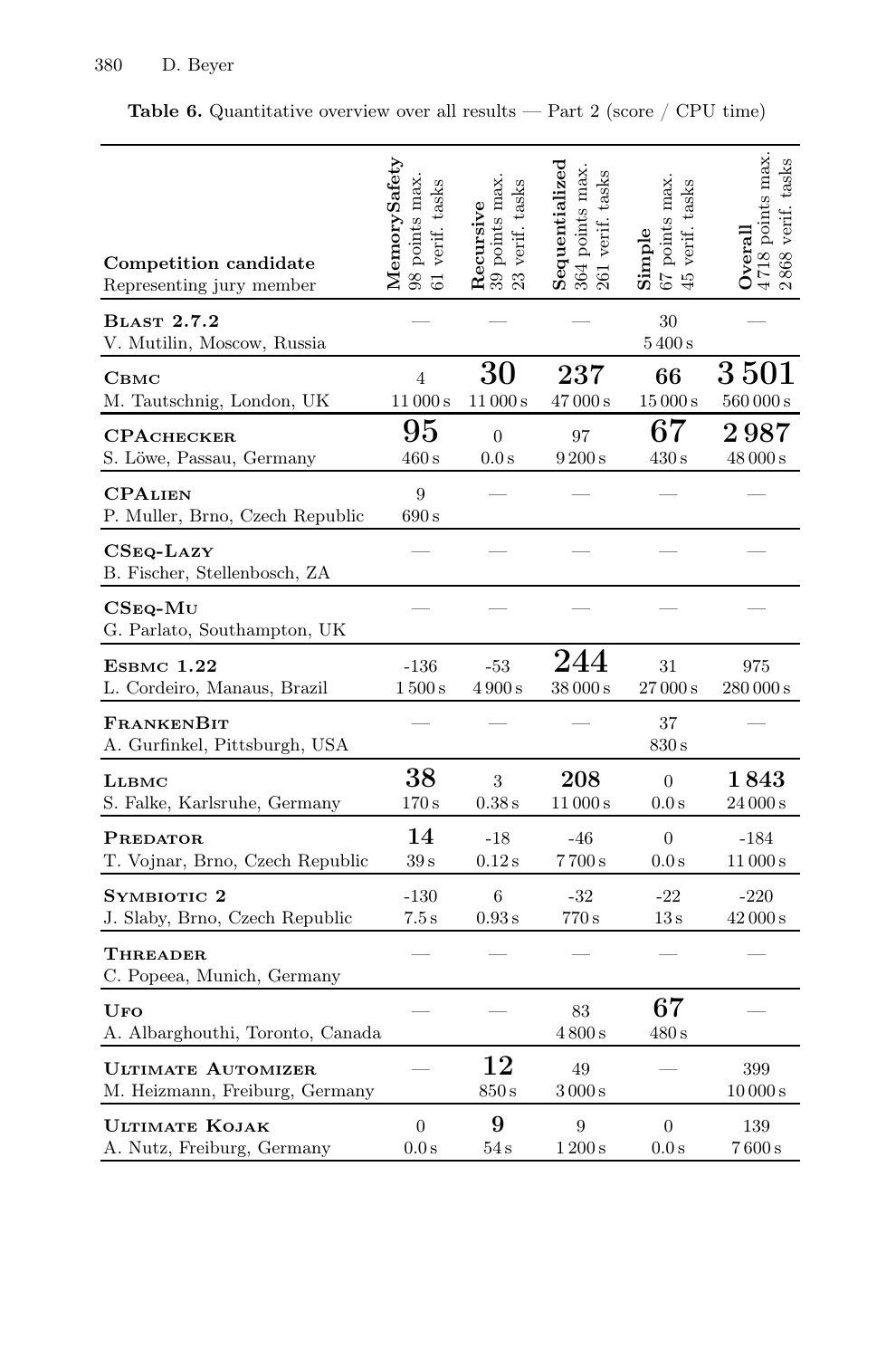| Rank              | Candidate                  | Score | <b>CPU</b> | Solved         | False          | Missed      |
|-------------------|----------------------------|-------|------------|----------------|----------------|-------------|
|                   |                            |       | Time       | <b>Tasks</b>   | Alarms         | <b>Bugs</b> |
| <b>BitVectors</b> |                            |       |            |                |                |             |
| 1                 | LLBMC                      | 86    | 39         | 49             |                |             |
| $\overline{2}$    | Свмс                       | 86    | 2300       | 49             |                |             |
| 3                 | CPACHECKER                 | 78    | 690        | 45             |                |             |
|                   | Concurrency                |       |            |                |                |             |
| 1                 | CSEQ-LAZY                  | 136   | 1 0 0 0    | 78             |                |             |
| $\overline{2}$    | CSEQ-Mu                    | 136   | 1 200      | 78             |                |             |
| 3                 | $C_{\rm BMC}$              | 128   | 29 000     | 76             | 1              |             |
| ControlFlow       |                            |       |            |                |                |             |
| 1                 | CPACHECKER                 | 1009  | 9000       | 764            | 2              |             |
| $\overline{2}$    | FRANKENBIT                 | 986   | 6300       | 752            |                | $\bf{2}$    |
| 3                 | LLBMC                      | 961   | 13000      | 783            |                | 14          |
|                   | <i>DeviceDrivers</i>       |       |            |                |                |             |
| $\mathbf{1}$      | <b>BLAST 2.7.2</b>         | 2682  | 13000      | 1386           |                | $\bf{2}$    |
| $\overline{2}$    | UFO                        | 2642  | 5700       | 1354           | $\overline{2}$ | 3           |
| 3                 | FRANKENBIT                 | 2639  | 3000       | 1383           | 5              | 5           |
|                   | HeapManipulation           |       |            |                |                |             |
| 1                 | $C$ BMC                    | 132   | 12000      | 78             |                |             |
| $\overline{2}$    | PREDATOR                   | 111   | 9.5        | 68             |                |             |
| 3                 | <b>LLBMC</b>               | 107   | 130        | 66             |                |             |
|                   | MemorySafety               |       |            |                |                |             |
| $\mathbf{1}$      | СРАСНЕСКЕР                 | 95    | 460        | 59             |                |             |
| $\overline{2}$    | LLBMC                      | 38    | 170        | 31             |                |             |
| 3                 | PREDATOR                   | 14    | 39         | 43             | 12             |             |
| Recursive         |                            |       |            |                |                |             |
| $\mathbf{1}$      | $C_{\rm BMC}$              | 30    | 11000      | 22             |                | $\mathbf 1$ |
| $\overline{2}$    | <b>ULTIMATE AUTOMIZER</b>  | 12    | 850        | 9              |                |             |
| 3                 | ULTIMATE KOJAK             | 9     | 54         | $\overline{7}$ |                |             |
|                   | Sequentialized Concurrency |       |            |                |                |             |
| 1                 | ESBMC 1.22                 | 244   | 38000      | 187            | $\overline{2}$ |             |
| $\overline{2}$    | CBMC                       | 237   | 47000      | 225            |                | 10          |
| 3                 | LLBMC                      | 208   | 11000      | 191            | $\sqrt{3}$     | 3           |
| <b>Simple</b>     |                            |       |            |                |                |             |
| $\mathbf 1$       | <b>CPACHECKER</b>          | 67    | 430        | 45             |                |             |
| $\overline{2}$    | UFO                        | 67    | 480        | 45             |                |             |
| 3                 | $C_{\rm BMC}$              | 66    | 15000      | 44             |                |             |
| Overall           |                            |       |            |                |                |             |
| 1                 | CBMC                       | 3501  | 560000     | 2597           | 3              | 90          |
| $\overline{2}$    | CPACHECKER                 | 2987  | 48 000     | 2421           | 12             |             |
| 3                 | Llbмс                      | 1843  | 24 000     | 1 1 2 3        | 3              | 17          |

<span id="page-8-0"></span>

|  |  | Table 7. Overview of the top-three verifiers for each category (CPU time in s) |  |  |  |  |  |  |  |  |
|--|--|--------------------------------------------------------------------------------|--|--|--|--|--|--|--|--|
|--|--|--------------------------------------------------------------------------------|--|--|--|--|--|--|--|--|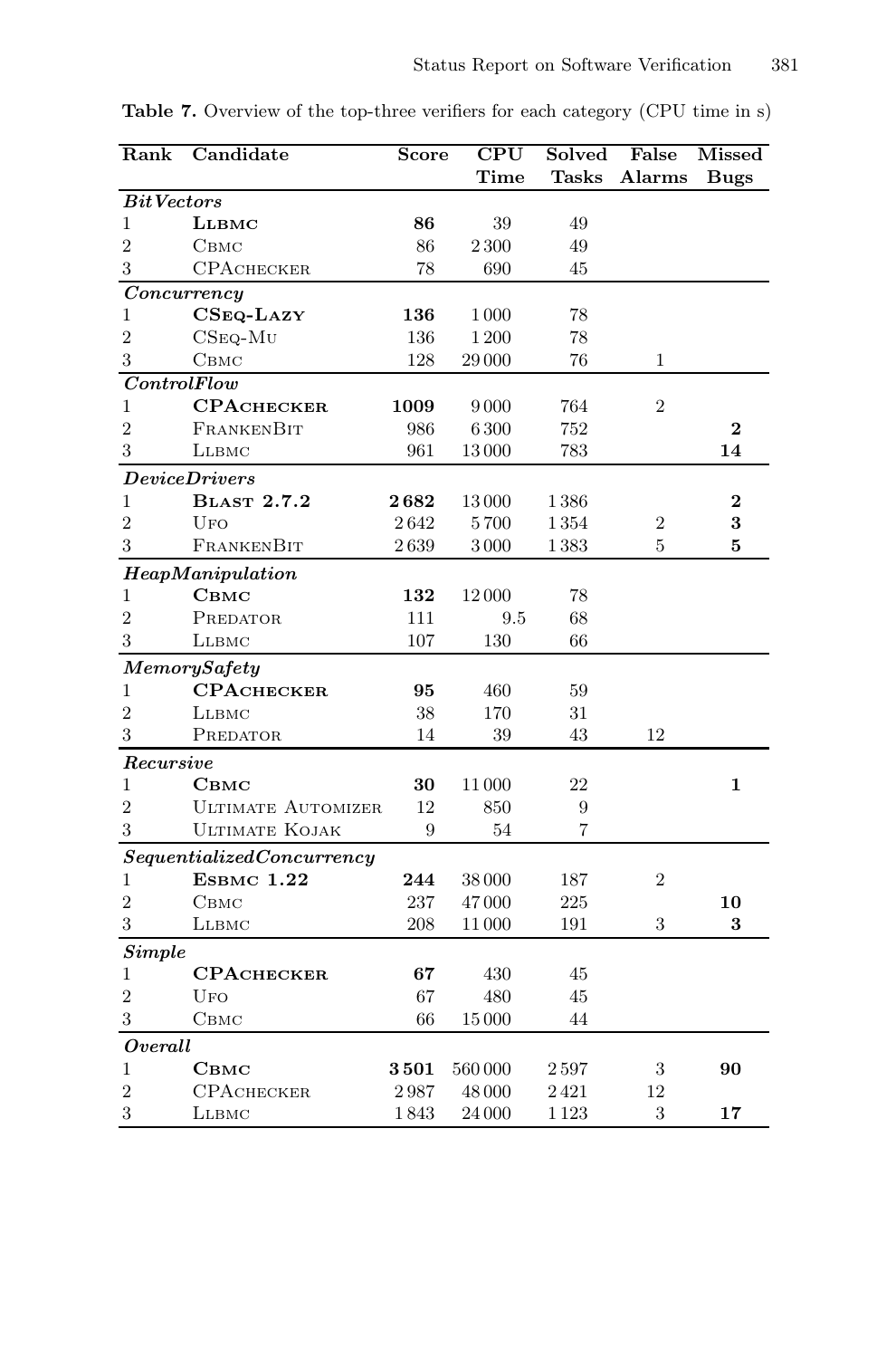# <span id="page-9-0"></span>5 Results and Discussion

The results that we obtained in the competition experiments and reported in this article represent the state of the art in fully automatic and publicly available software-verification tools. The results show achievements in effectiveness (number of verification tasks that can be solved, correctness of the results) and efficiency (resource consumption in terms of CPU time). All reported results were approved by the participating teams.

The verification runs were natively executed on dedicated unloaded compute servers with a 3.4 GHz 64-bit Quad Core CPU (Intel i7-2600) and a GNU/Linux operating system ( $x86$  –64-linux). The machines had (at least) 16 GB of RAM, of which exactly 15 GB were made available to the verification tools. The run-time limit for each verification run was 15 min of CPU time. The tables report the run time in seconds of CPU time; all measured values are rounded to two significant digits. One compl[ete](#page-3-1) competition run with all candidates on all verification tasks required a total of 51 days of CPU time.

Tables 5 and 6 present a quantitati[ve](#page-13-1) overview over all tools and all categories. The tools are listed in alphabetical order; every table cell for competition results lists the score in the first row and the CPU time for successful runs in the second row. We indicated the top-three candidates by formatting their score in bold face and in larger font size. The entry  $\leftarrow$  means that the verifier optedout from the respective category. For the calculation of the score and for the ranking, the scoring schema in Table 2 was applied, the scores for meta categories (*Overall* and *ControlFlow*; consisting of several sub-categories) were computed using normalized scores as defined in last year's report [2].

Table 7 rep[ort](#page-13-1)s the top-three verifiers for each category. The run time refers to successfully solved verification task[s.](#page-9-1) [T](#page-9-1)he columns 'False Alarms' and 'Missed Bugs' report the number of [ver](#page-10-0)ification tasks for which the tool reported wrong results: reporting a counterexample path but the property holds (false positive) and claiming that the program fulfil[ls](#page-13-1) the property although it actually contains a bug (false negative), respectively.

<span id="page-9-1"></span>Score-Based Quantile Functions for Quality Assessment. As described in the previous competition report [2], score-based quantile functions are a helpful visualization of the results. The competition web page <sup>28</sup> presents such a plot for each category, while we illustrate in Fig. 1 only the category *Overall* (all verification tasks). A total of eight verifiers participated in category *Overall*, for which the quantile plot shows the overall performance over all categories. (Note [that the scores are normalize](http://sv-comp.sosy-lab.org/2014/results)d as described last year [2].)

*Overall Quality Measured in Scores (Right End of Graph)*. CBMc is the winner of this category, because the *x*-coordinate of the right-most data point represents the highest total score (and thus, the total value) of the completed verification work (cf. Table 7; right-most *x*-coordinates match the score values in the table). *Amount of Incorrect Verification Work (Left End of Graph).* The left-most data points of the quantile functions represent the total negative score of a verifier

 $\frac{28 \text{ http://sv-comp.sosy-lab.org}/2014/\text{results}}{28}$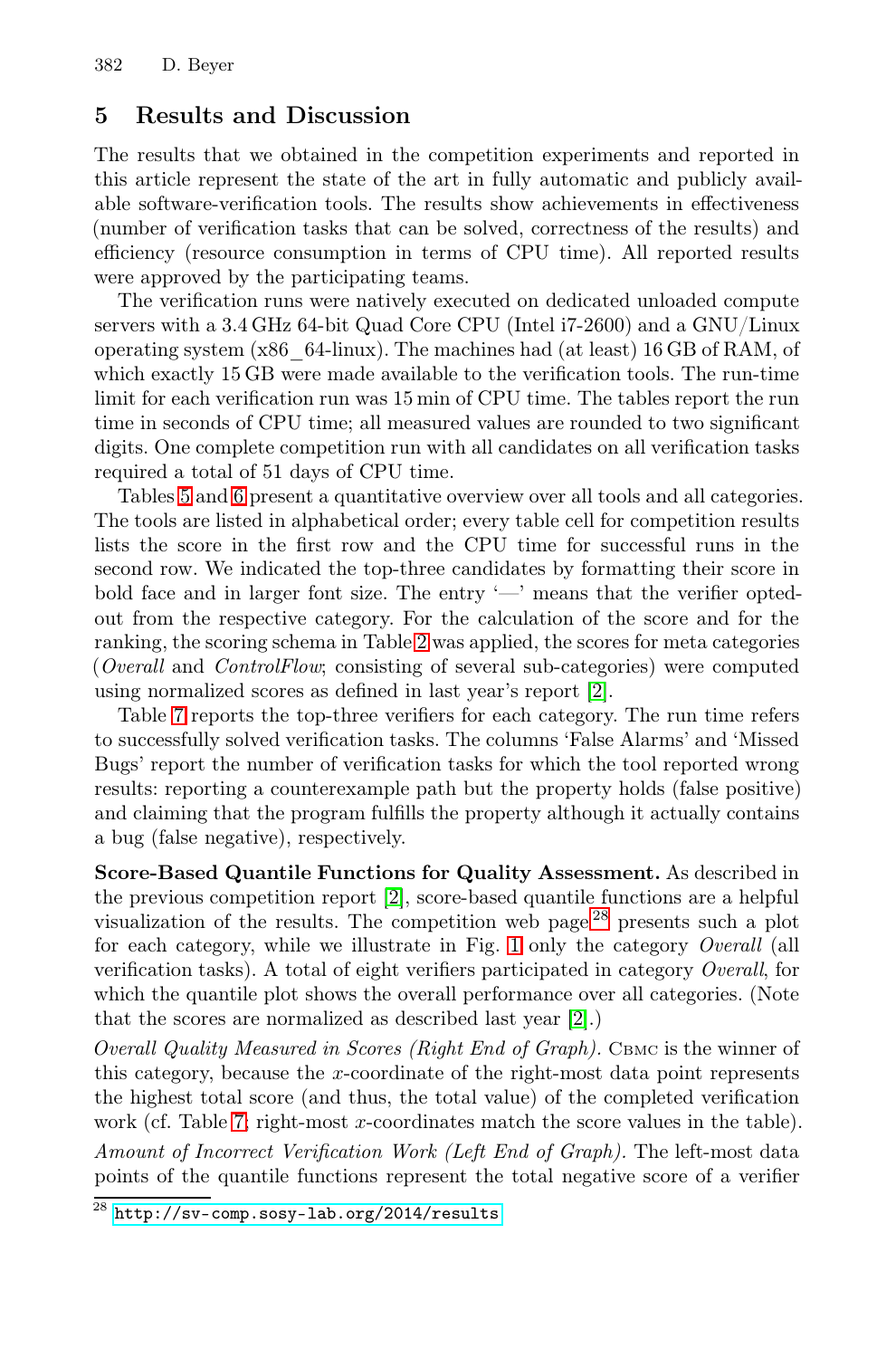<span id="page-10-0"></span>

**Fig. 1.** Quantile functions: For each competition candidate, we plot all data points  $(x, y)$ such that the maxim[um](#page-8-0) run time of the *n* fastest correct verification runs is *y* and *x* is the accumulated score of all incorrect results and those *n* correct results. A logarithmic scale is used for the time range from 1 s to 1000 s, and a linear scale is used for the time range between 0s and 1s. The graphs are decorated with symbols at every 15-th data point.

(*x*-coordinate), i.e., amount of incorrect verification work. Verifiers should start with a score close to zero; CPACHECKER is best in this aspect (also the right-most columns of category *Overall* in Table 7 report this: only 12 false alarms and no missed bug for all 2 868 verification tasks).

*Characteristics of the Verification Tools.* The plot visualizations also help understanding how the verifiers work internally: (1) The *y*-coordinate of the left-most data point refers to the 'easiest' verification task for the verifier. We can see that verifiers that are based on a Java virtual machine need some start-up time (CPAchecker, Ultimate). (2) The *y*-coordinate of the right-most data point refers to the successfully solved verification task that the verifier spent most time on (this is mostly just below the time limit). We can read the ranking of verifiers in this category from right to left. (3) The area below a graph is proportional to the accumulated CPU time for successfully solved tasks. We can identify the most resource-efficient verifiers by looking at the graphs close to the *x*-axis. (4) Also the shape of the graph can give interesting insights: From the two horizontal lines just below the time limit (at  $850s$  and  $895s$ , resp.), we can see that two of the bounded model checkers (CBMC, ESBMC  $1.22$ ) return a result just before the time limit is reached. The quantile plot for category *DeviceDrivers64* (not available here, but on the competition web page) shows an interesting bend at about 20 s of run time for verifier CPAchecker: the verifier gives up with one strategy (without abstraction) and performs an internal restart for using another strategy (with abstraction and CEGAR-based refinement).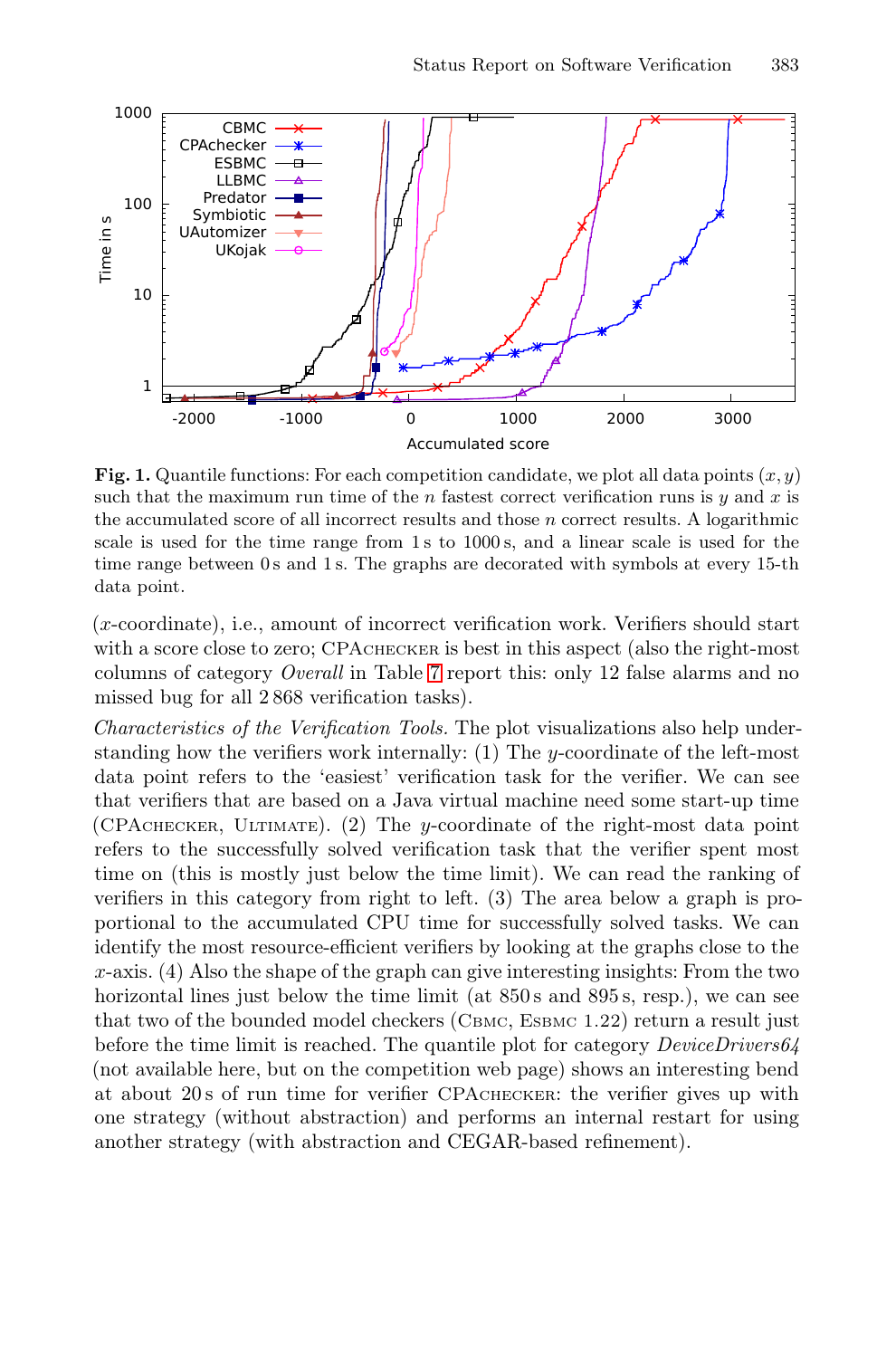|                                | Termination-crafted Termination-ext |                  | <b>Errors</b> |
|--------------------------------|-------------------------------------|------------------|---------------|
| Competition candidate          | 89 points max.                      | 265 points max.  | false alarms  |
| Representing team member       | 47 verif, tasks                     | 199 verif, tasks | missed bugs   |
| APROVE [12]                    | 58                                  | 0                |               |
| J. Giesl, Aachen, Germany      | 360 s                               | 0s               |               |
| FUNCTION [34]                  | 20                                  | $\bf{0}$         |               |
| C. Urban, Paris, France        | 220s                                | 0s               |               |
| $T2$ [7]                       | 46                                  | 50               |               |
| M. Brockschmidt, Cambridge, UK | 80 s                                | 64 s             |               |
| $\text{TAN}$ [23]              | 12                                  | 23               | $\Omega$      |
| C. Wintersteiger, Oxford, UK   | 33 s                                | 590 s            |               |
| ULTIMATE BÜCHI [17]            | 57                                  | 117              |               |
| M. Heizmann, Freiburg, Germany | 250 s                               | 4800 s           |               |

Table 8. Quantitative overview over results in category *Termination*

Robustness, Soundness, and Completeness. The best tools of each category show that state-of-the-art verification technology significantly progressed in terms of wrong verification results. Table 7 reports, in its last two columns, the number of false alarms and missed bugs, respectively, for the best verifiers in each category: There is a low number of false alarms (wrong bug reports), which witnesses that verification technology can avoid wasted developer time being spent on investigation of spurious bug reports. Also in terms of soundness, the results look promising, considering that the most missed bugs (wrong safety claims) were reported by bounded model checkers. In three categories, the top-three verifiers did not report any wrong result.

Demonstration Categories. For the first time in SV-COMP, we performed experiments in demonstration categories, i.e., categories for which we wanted to try out new applications of verification, new properties, or new rules. For the demonstration categories, we neither rank the results nor assign awards.

*Termination.* Checking program termination is also an important objective of software verification. We started with two sets of verification tasks: category *Termination-crafted* is a community-contributed set of verification tasks that were designed by verification researchers for the purpose of evaluating termination checkers (programs were collected from well-known papers in the area), and category *Termination-ext* is a selection of verification tasks from existing categories for which the result was determined during the demonstration runs.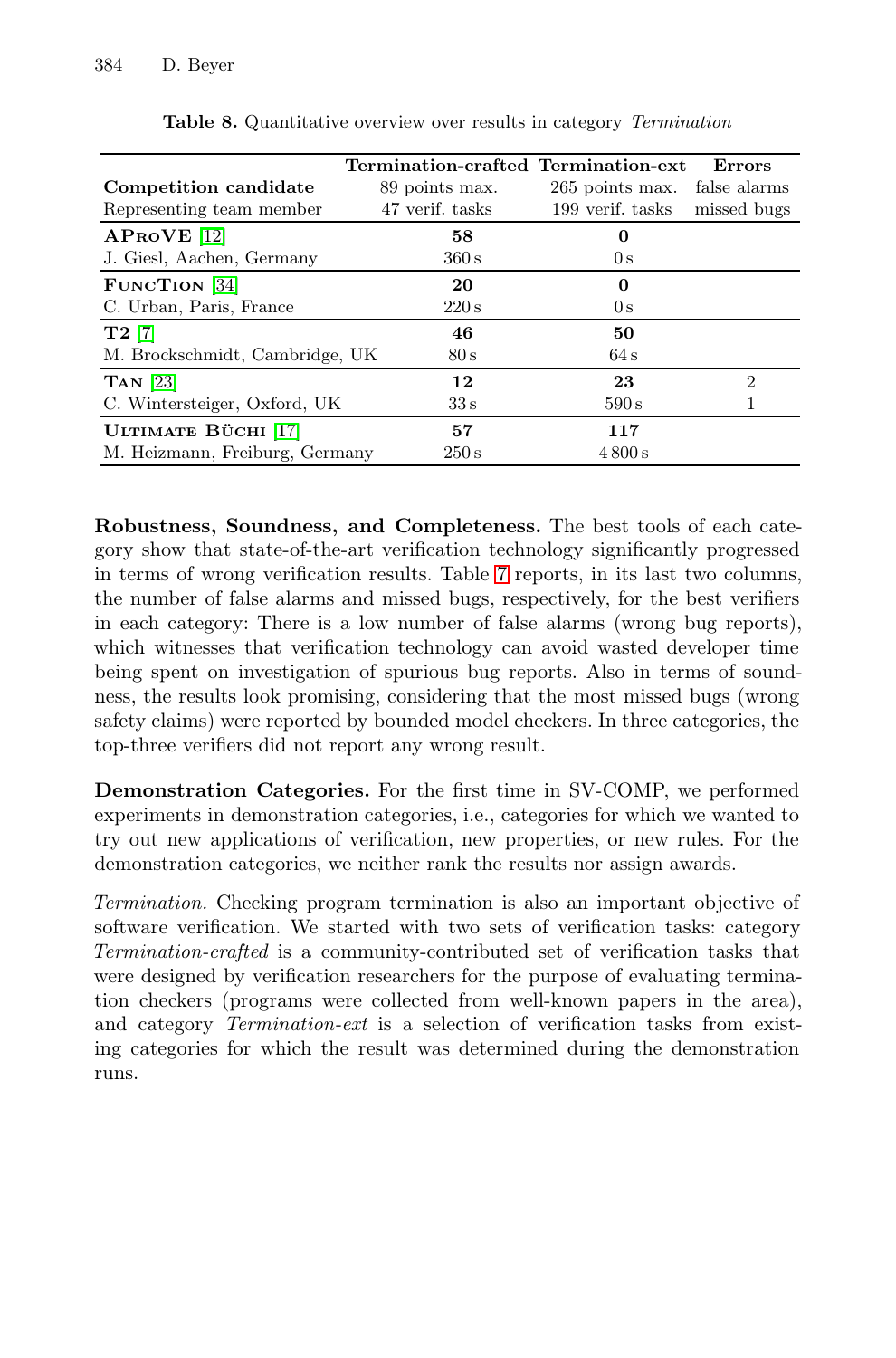| Verification task             | $C_{\rm BMC}$<br>verification | $\mathbf{Path}$<br>length | <b>CPACHECKER</b><br>re-verification |
|-------------------------------|-------------------------------|---------------------------|--------------------------------------|
| parport false                 | 37                            | 179                       | 11                                   |
| eureka 01 false               | 0.36                          | 42                        | 64                                   |
| Tripl.2.ufo.BOUNDED-10.pals.c | 0.81                          | 356                       | 53                                   |
| Tripl.2.ufo.UNBOUNDED.pals.c  | 0.80                          | 355                       | 44                                   |
| gigaset.ko false              | 44                            | 140                       | 120                                  |
| tcm vhost-ko-32 $\,$ 7a       | 26                            | 197                       | 62                                   |
| vhost net-ko-32 7a            | 21                            | 89                        | 72                                   |
| si4713-i2c-ko-111 1a          | 430                           | 75                        | 12                                   |

Table 9. Re-verification of verification results using error witnesses; verification time in s of CPU time; path length in number of edges; expected result is 'false' in all cases

Table 8 shows the results, which are promis[ing](#page-12-4): five teams participated, namely APROVE  $29$ , FUNCTION  $30$ , T2  $31$ , TAN  $32$ , and ULTIMATE BÜCHI  $33$ . Also, the quality of the termination checkers was extremely good: almost all tools had no false positive ('false alarms', the verifier reported the program would not terminate although it does) and no false negative ('missed bug', the verifier reported termination but infinite looping is possible).

*Device-Driver Challenge.* Competitions are always looking for hard problems. We received some unsolved problems from the LDV project<sup>34</sup>. Three teams participated and could compute answers to  $6$  of the 15 problems: CBMc found 3, CPAchecker found 4, and Esbmc found 2 solutions to the problems.

<span id="page-12-4"></span><span id="page-12-3"></span><span id="page-12-2"></span><span id="page-12-1"></span><span id="page-12-0"></span>*Error-Witnesses.* One of the objectives of program verification is to provide a witness for the verification result. This is an open problem of verification technology: there is no commonly supported witness format yet, and the verifiers are not producing accurate witnesses that can be automatically assessed for validity <sup>35</sup>[. The goal of this](http://aprove.informatik.rwth-aachen.de) demonstration category is to change this (restricted [to error witnesses for now\): i](http://www.di.ens.fr/~urban/FuncTion.html)n cooperation with interested groups we defined a [format for error witnesses and the v](http://research.microsoft.com/en-us/projects/t2)erifiers were asked to produce error paths in [that format, in order to validate their e](http://www.cprover.org/termination/cta/index.shtml)rror paths with *another* verification tool.

[Three tools participated in this category:](http://ultimate.informatik.uni-freiburg.de/BuchiAutomizer) CBMC, CPACHECKER, and ESBMC. [The](http://linuxtesting.org/project/ldv) [demo](http://linuxtesting.org/project/ldv) [revealed](http://linuxtesting.org/project/ldv) [ma](http://linuxtesting.org/project/ldv)ny interesting insights on practical issues of using a common witness format, serving as a test before introducing it as a requirement to

 $\overline{^{29}$  http://aprove.informatik.rwt[h-a](#page-15-7)achen.de

<sup>30</sup> http://www.di.ens.fr/~urban/FuncTion.html

 $31$  http://re[sea](#page-14-12)rch.microsoft.com/en-us/projects/t2

<sup>32</sup> http://www.cprover.org/termination/cta/index.shtml

 $^{\rm 33}$ http://ultimate.informatik.uni-freiburg.de/BuchiAutomizer

<sup>34</sup> http://linuxtesting.org/project/ldv

<sup>&</sup>lt;sup>35</sup> There was research already on reusing previously computed error paths, but by the same tool and in particular, using tool-specific formats: for example, ESBMC was extended to reproduce errors via instantiated code [30], and CPACHECKER was used to re-check previously computed error paths by interpreting them as automata that control the state-space search [5].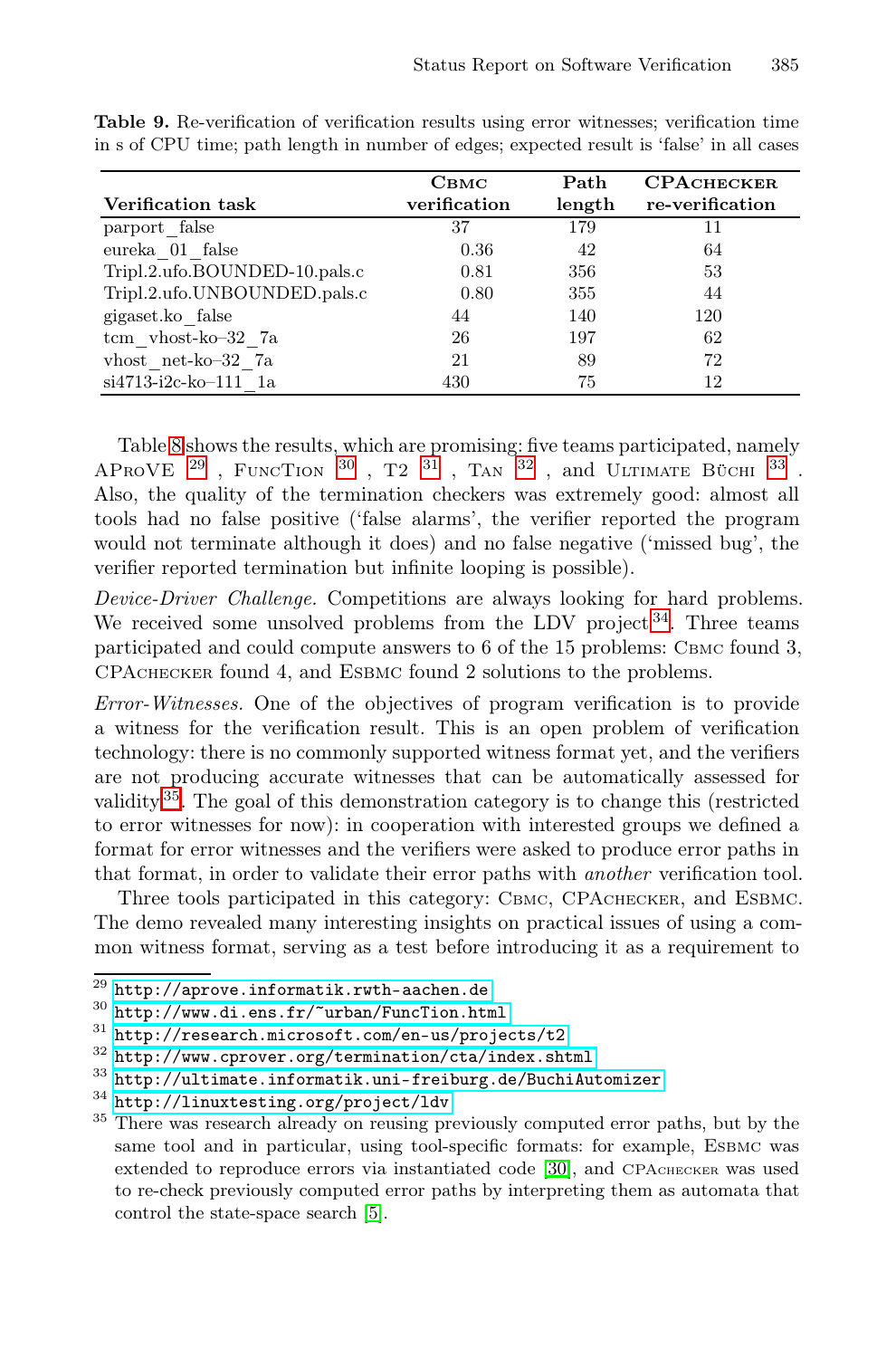the next edition of the competition. We will report here only a few cases to show how this technique can help. We selected a group of verification tasks (with expected verification result 'false') that Cbmc could solve, but CPAchecker was not able to compute a verification result. We started CPACHECKER again on the verification task, now together with Cbmc's error witness. Table 9 reports the details of eight such runs: CPAchecker can prove the error witnesses of Cbmc valid, although it could not find the bug in the program without the hints from the witness. In some cases this is efficient (first and last row) and sometimes it is quite inefficient: the matching algorithm needs improvement. The matching is based purely on syntactical hints (sequence of tokens of the source program). This technique of re-verifying a program with a different verification tool significantly increases the confidence in the verification result (and makes false-alarms unnecessary).

# 6 Conclusion

The third edition of the Competition on Software Verification had more participants than before: the participation in the 'official' categories increased from eleven to fifteen teams, and five teams took part in the demonstration on termination checking. The number of benchmark problems increased to a total of 2 868 verification tasks (excluding demonstration categories). The organizer and the jury made sure that the competition follows the high quality standards of the TACAS conference, in particular to respect the important principles of fairness, community support, transparency, and technical accuracy.

<span id="page-13-1"></span><span id="page-13-0"></span>The results showcase the pr[og](#page-14-13)ress in developing new algorithms and data structures for software verification, and in implementing efficient tools for fullyautomatic program verification. The best verifiers have shown good quality in the categories that they focus on, in terms of robustness, soundness, and completeness. The participants represent a variety of general approaches — SMT-based model checking, bounded model checking, symbolic execution, and program analysis showed their different, complementing strengths. Also, the SV-COMP repository of verification tasks has grown considerably: it now contains termination problems and problems for regression verification [4], but also Horn clauses and some Java programs in addition to C programs.

Acknowledgement. We thank K. Friedberger for his support during the evaluation phase and for his work on the benchmarking infrastructure, the competition jury for making sure that the competition is well-grounded in the community, and the teams for making SV-COMP possible through their participation.

#### References

- 1. Beyer, D.: Competition on software verification (SV-COMP). In: Flanagan, C., König, B. (eds.) TACAS 2012. LNCS, vol. 7214, pp. 504–524. Springer, Heidelberg (2012)
- 2. Beyer, D.: Second competition on software verification. In: Piterman, N., Smolka, S.A. (eds.) TACAS 2013. LNCS, vol. 7795, pp. 594–609. Springer, Heidelberg (2013)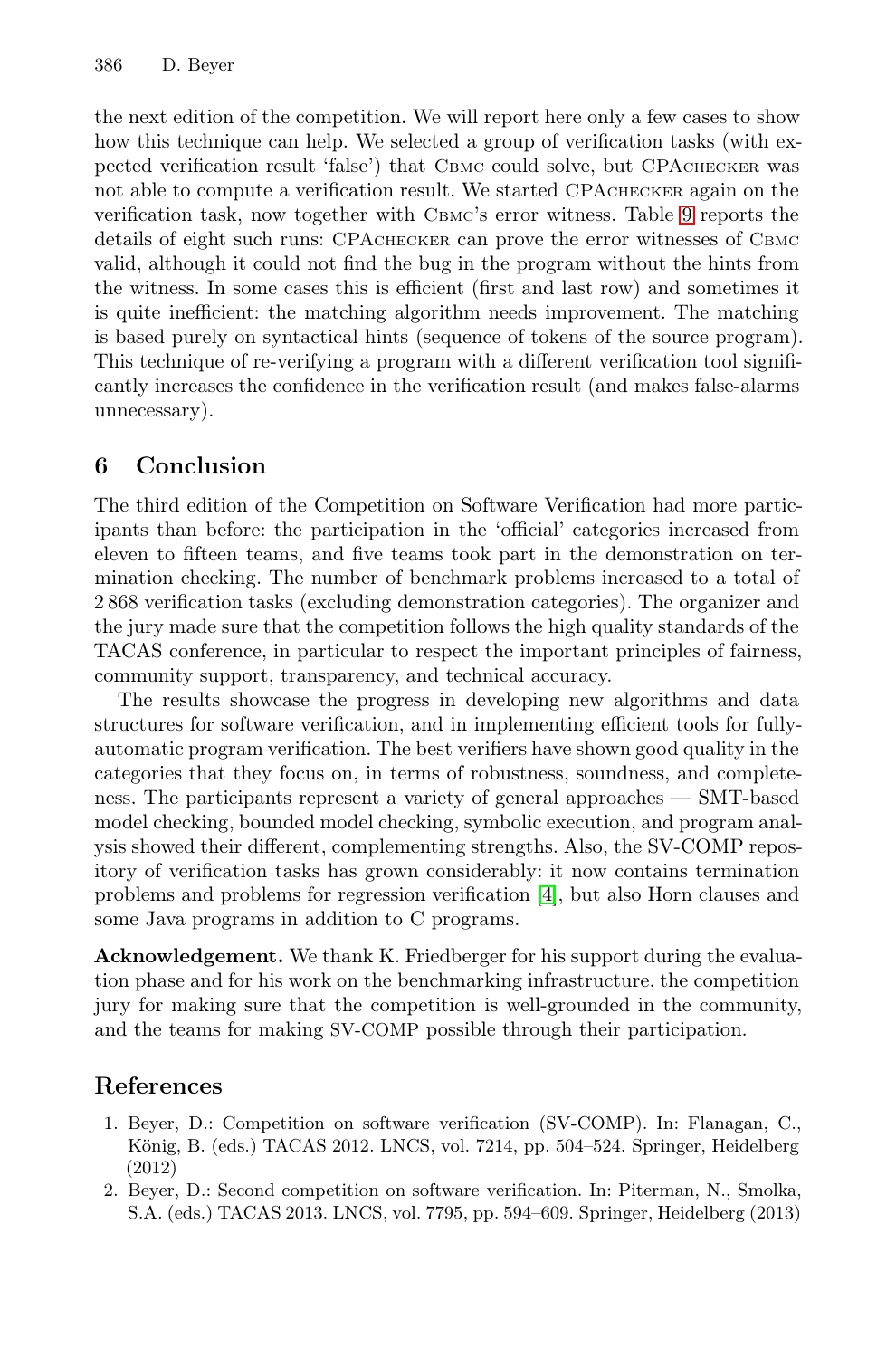- <span id="page-14-13"></span><span id="page-14-12"></span><span id="page-14-10"></span><span id="page-14-7"></span>3. Beyer, D., Henzinger, T.A., Jhala, R., Majumdar, R.: The software model checker Blast. Int. J. Softw. Tools Technol. Transfer 9(5-6), 505–525 (2007)
- 4. Beyer, D., Löwe, S., Novikov, E., Stahlbauer, A., Wendler, P.: Precision reuse for efficient regression verification. In: Proc. ESEC/FSE, pp. 389–399. ACM (2013)
- <span id="page-14-6"></span>5. Beyer, D., Wendler, P.: Reuse of verification results - conditional model checking, precision reuse, and verification witnesses. In: Bartocci, E., Ramakrishnan, C.R. (eds.) SPIN 2013. LNCS, vol. 7976, pp. 1–17. Springer, Heidelberg (2013)
- 6. Biere, A., Cimatti, A., Clarke, E., Zhu, Y.: Symbolic model checking without BDDs. In: Cleaveland, W.R. (ed.) TACAS 1999. LNCS, vol. 1579, pp. 193–207. Springer, Heidelberg (1999)
- <span id="page-14-5"></span>7. Brockschmidt, M., Cook, B., Fuhs, C.: Better termination proving through cooperation. In: Sharygina, N., Veith, H. (eds.) CAV 2013. LNCS, vol. 8044, pp. 413–429. Springer, Heidelberg (2013)
- <span id="page-14-2"></span>8. Clarke, E.M., Grumberg, O., Jha, S., Lu, Y., Veith, H.: Counterexample-guided abstraction refinement for symbolic model checking. J. ACM 50(5), 752–794 (2003)
- 9. Dudka, K., Peringer, P., Vojnar, T.: Predator: A shape analyzer based on symbolic memory graphs (Competition contribution). In: Ábrahám, E., Havelund, K. (eds.) TACAS 2014. LNCS, vol. 8413, pp. 412–414. Springer, Heidelberg (2014)
- 10. Ermis, E., Nutz, A., Dietsch, D., Hoenicke, J., Podelski, A.: Ultimate Kojak (Competition contribution). In: Ábrahám, E., Havelund, K. (eds.) TACAS 2014. LNCS, vol. 8413, pp. 421–423. Springer, Heidelberg (2014)
- <span id="page-14-3"></span>11. Falke, S., Merz, F., Sinz, C.: LLBMC: Improved bounded model checking of C programs using LLVM (Competition contribution). In: Piterman, N., Smolka, S.A. (eds.) TACAS 2013. LNCS, vol. 7795, pp. 623–626. Springer, Heidelberg (2013)
- <span id="page-14-1"></span>12. Giesl, J., Schneider-Kamp, P., Thiemann, R.: AProVE 1.2: Automatic termination proofs in the dependency pair framework. In: Furbach, U., Shankar, N. (eds.) IJCAR 2006. LNCS (LNAI), vol. 4130, pp. 281–286. Springer, Heidelberg (2006)
- <span id="page-14-4"></span>13. Graf, S., Saïdi, H.: Construction of abstract state graphs with Pvs. In: Grumberg, O. (ed.) CAV 1997. LNCS, vol. 1254, pp. 72–83. Springer, Heidelberg (1997)
- 14. Albarghouthi, A., Gurfinkel, A., Li, Y., Chaki, S., Chechik, M.: UFO: Verification with interpolants and abstract interpretation. In: Piterman, N., Smolka, S.A. (eds.) TACAS 2013. LNCS, vol. 7795, pp. 637–640. Springer, Heidelberg (2013)
- <span id="page-14-11"></span>15. Gurfinkel, A., Belov, A.: FrankenBit: Bit-precise verification with many bits (Competition contribution). In: Ábrahám, E., Havelund, K. (eds.) TACAS 2014. LNCS, vol. 8413, pp. 408–411. Springer, Heidelberg (2014)
- <span id="page-14-9"></span><span id="page-14-8"></span>16. Heizmann, M., Christ, J., Dietsch, D., Hoenicke, J., Lindenmann, M., Musa, B., Schilling, C., Wissert, S., Podelski, A.: Ultimate automizer with unsatisfiable cores (Competition contribution). In: Ábrahám, E., Havelund, K. (eds.) TACAS 2014. LNCS, vol. 8413, pp. 418–420. Springer, Heidelberg (2014)
- <span id="page-14-0"></span>17. Heizmann, M., Hoenicke, J., Leike, J., Podelski, A.: Linear ranking for linear lasso programs. In: Van Hung, D., Ogawa, M. (eds.) ATVA 2013. LNCS, vol. 8172, pp. 365–380. Springer, Heidelberg (2013)
- 18. Henzinger, T.A., Jhala, R., Majumdar, R., McMillan, K.L.: Abstractions from proofs. In: Proc. POPL, pp. 232–244. ACM (2004)
- 19. Henzinger, T.A., Jhala, R., Majumdar, R., Sutre, G.: Lazy abstraction. In: Proc. POPL, pp. 58–70. ACM (2002)
- 20. Inverso, O., Tomasco, E., Fischer, B., La Torre, S., Parlato, G.: Lazy-CSeq: A lazy sequentialization tool for C (Competition contribution). In: Ábrahám, E., Havelund, K. (eds.) TACAS 2014. LNCS, vol. 8413, pp. 398–401. Springer, Heidelberg (2014)